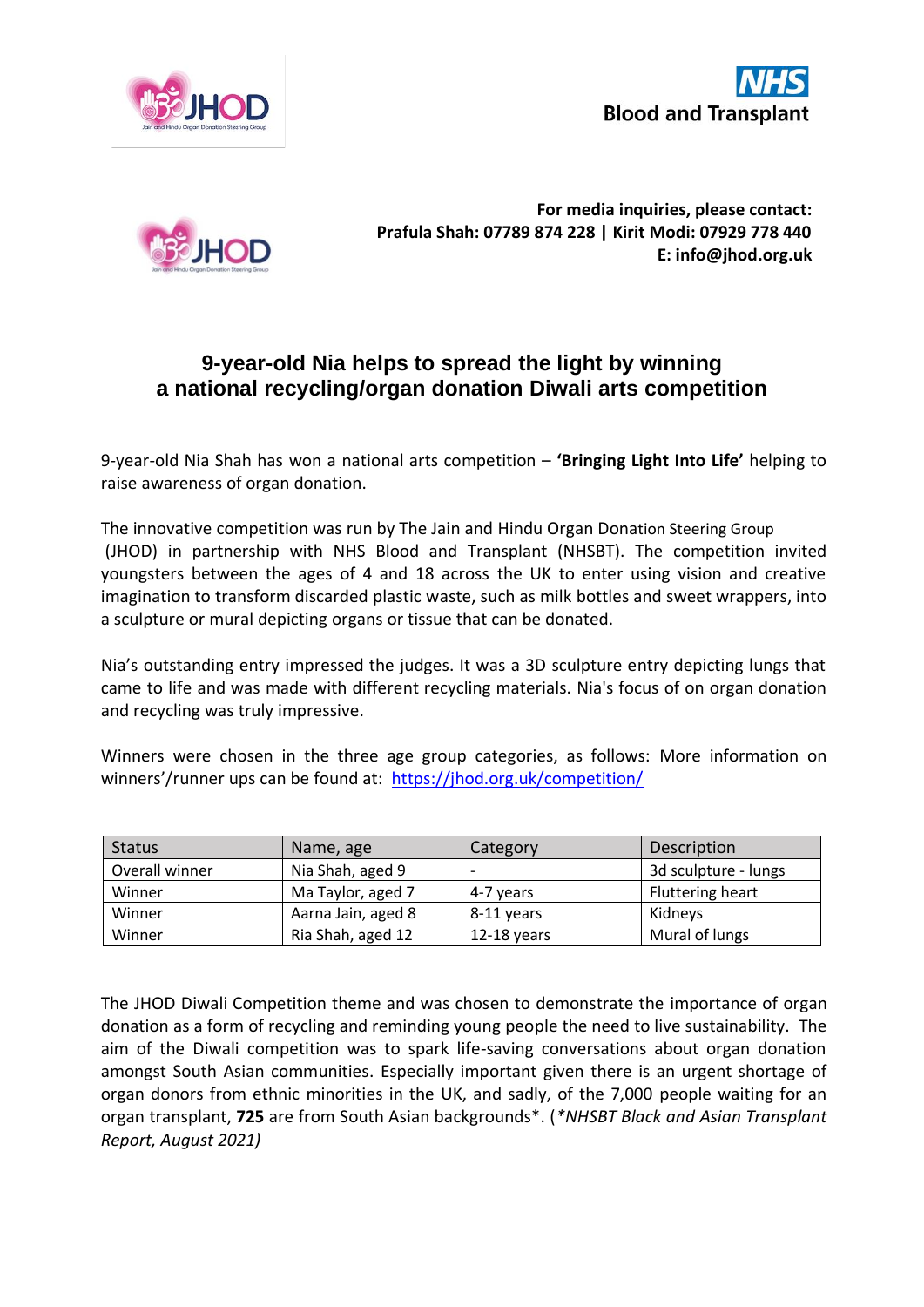



Kirit Modi, Chair of JHOD and of the judging panel, said: "The judges were delighted by the quality and level of creativity of all entries in our competition this year. It is heartening to see young people are thinking about organ donation as a form of recycling and helping others. It is important to raise awareness of organ donation from an early age in order to help as many people as possible from our communities waiting for a transplant."

9- year old Nia said: "I'm overwhelmed that my 3D sculpture was chosen as an overall winner in the Jain and Hindu Organ Donation Steering Group's competition. I hope my art reaches many people and they think of donating their organs which will bring light and colours in the life of those in need. We've been learning about organ donation recently at school. I am extremely proud that I took part and whilst making the model it gave me a chance to learn about organ donation and recycling and their importance. Thank you so much for this opportunity."

Deepa, the mother of Mia, the youngest winner of the competition, said, "It was an amazing competition and a great way to create awareness about organ donation in the younger generation. Mia really enjoyed making her creation of the heart. It's very close to our hearts as my father received a liver transplant. It was a great way to explain to Mia about the importance of organ donation in saving lives."

8 year old Aarna Jain's entry depicted and she also recorded a video and explained:

"I choose to reuse and recycle  $-$  whether it is organs or plastics we use every day. Donating your organs – including some whilst you are alive – helps save and transform lives of desperately ill people. It really is the ultimate in recycling. My Lung donation sculpture gave me the opportunity to learn more about both recycling and organ donation – I support both."

12 year old Riya's piece was about and she said: "I am very grateful for this opportunity to help raise awareness of organ donation and its importance using plastic and other recycled materials. I also learnt a lot of new things by taking part and has given me immense happiness that I have made the sculpture from the plastic."

Figures from NHS Blood and Transplant's annual report into organ donation and transplantation in Asian communities, reveal promising increases in consent rates and an increase in those from BAME backgrounds being eligible to donate. Family refusal continues to be the biggest obstacle to organ donation amongst the communities.

Find out more and register your decision by visiting NHS Organ Donor Register at [www.organdonation.nhs.uk](about:blank) and share your decision with your family.

**Ends**